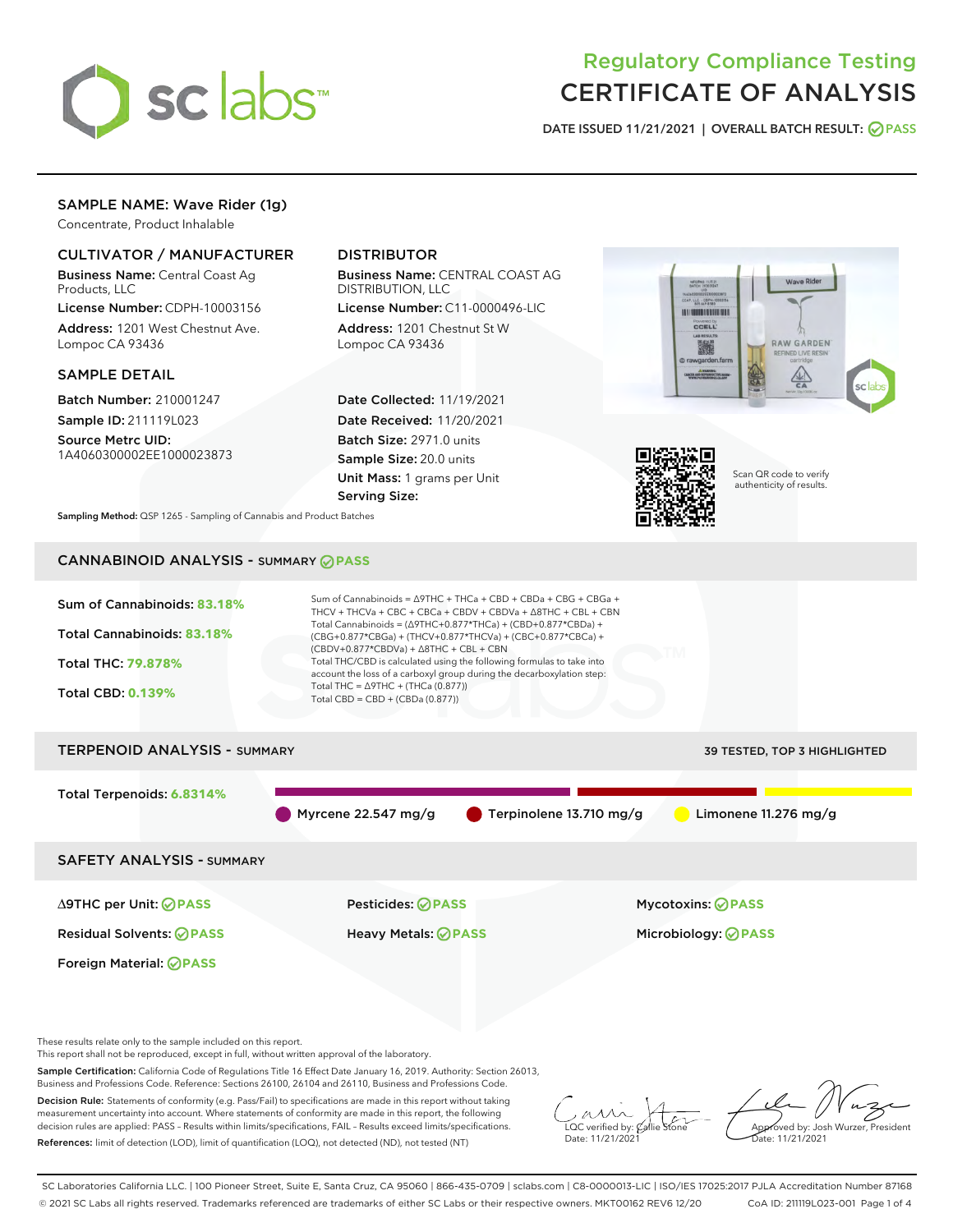



WAVE RIDER (1G) | DATE ISSUED 11/21/2021 | OVERALL BATCH RESULT:  $\bigcirc$  PASS

#### CANNABINOID TEST RESULTS - 11/20/2021 2 PASS

Tested by high-performance liquid chromatography with diode-array detection (HPLC-DAD). **Method:** QSP 1157 - Analysis of Cannabinoids by HPLC-DAD

#### TOTAL CANNABINOIDS: **83.18%**

Total Cannabinoids (Total THC) + (Total CBD) + (Total CBG) + (Total THCV) + (Total CBC) + (Total CBDV) + ∆8THC + CBL + CBN

TOTAL THC: **79.878%** Total THC (∆9THC+0.877\*THCa)

TOTAL CBD: **0.139%**

Total CBD (CBD+0.877\*CBDa)

TOTAL CBG: 2.534% Total CBG (CBG+0.877\*CBGa)

TOTAL THCV: 0.49% Total THCV (THCV+0.877\*THCVa)

TOTAL CBC: ND Total CBC (CBC+0.877\*CBCa)

TOTAL CBDV: ND Total CBDV (CBDV+0.877\*CBDVa)

| <b>COMPOUND</b>            | LOD/LOQ<br>(mg/g) | <b>MEASUREMENT</b><br><b>UNCERTAINTY</b><br>(mg/g) | <b>RESULT</b><br>(mg/g) | <b>RESULT</b><br>(%) |
|----------------------------|-------------------|----------------------------------------------------|-------------------------|----------------------|
| Δ9THC                      | 0.06 / 0.26       | ±27.478                                            | 798.78                  | 79.878               |
| <b>CBG</b>                 | 0.06 / 0.19       | ±0.998                                             | 25.34                   | 2.534                |
| <b>THCV</b>                | 0.1 / 0.2         | ±0.24                                              | 4.9                     | 0.49                 |
| <b>CBN</b>                 | 0.1/0.3           | ±0.09                                              | 1.4                     | 0.14                 |
| <b>CBD</b>                 | 0.07/0.29         | ±0.064                                             | 1.39                    | 0.139                |
| $\triangle$ 8THC           | 0.1 / 0.4         | N/A                                                | <b>ND</b>               | <b>ND</b>            |
| <b>THCa</b>                | 0.05/0.14         | N/A                                                | <b>ND</b>               | <b>ND</b>            |
| <b>THCVa</b>               | 0.07/0.20         | N/A                                                | <b>ND</b>               | <b>ND</b>            |
| <b>CBDa</b>                | 0.02/0.19         | N/A                                                | <b>ND</b>               | <b>ND</b>            |
| <b>CBDV</b>                | 0.04 / 0.15       | N/A                                                | <b>ND</b>               | <b>ND</b>            |
| <b>CBDVa</b>               | 0.03/0.53         | N/A                                                | <b>ND</b>               | <b>ND</b>            |
| <b>CBGa</b>                | 0.1 / 0.2         | N/A                                                | <b>ND</b>               | <b>ND</b>            |
| <b>CBL</b>                 | 0.06 / 0.24       | N/A                                                | <b>ND</b>               | <b>ND</b>            |
| <b>CBC</b>                 | 0.2 / 0.5         | N/A                                                | <b>ND</b>               | <b>ND</b>            |
| <b>CBCa</b>                | 0.07 / 0.28       | N/A                                                | <b>ND</b>               | <b>ND</b>            |
| <b>SUM OF CANNABINOIDS</b> |                   |                                                    | $831.8$ mg/g            | 83.18%               |

#### **UNIT MASS: 1 grams per Unit**

| ∆9THC per Unit                         | 1120 per-package limit | 798.78 mg/unit | <b>PASS</b> |
|----------------------------------------|------------------------|----------------|-------------|
| <b>Total THC per Unit</b>              |                        | 798.78 mg/unit |             |
| <b>CBD</b> per Unit                    |                        | $1.39$ mg/unit |             |
| <b>Total CBD per Unit</b>              |                        | $1.39$ mg/unit |             |
| <b>Sum of Cannabinoids</b><br>per Unit |                        | 831.8 mg/unit  |             |
| <b>Total Cannabinoids</b><br>per Unit  |                        | 831.8 mg/unit  |             |

| <b>COMPOUND</b>           | LOD/LOQ<br>(mg/g) | <b>MEASUREMENT</b><br><b>UNCERTAINTY</b><br>(mg/g) | <b>RESULT</b><br>(mg/g) | <b>RESULT</b><br>(%) |
|---------------------------|-------------------|----------------------------------------------------|-------------------------|----------------------|
| <b>Myrcene</b>            | 0.008 / 0.025     | ±0.2909                                            | 22.547                  | 2.2547               |
| Terpinolene               | 0.008 / 0.026     | ±0.2811                                            | 13.710                  | 1.3710               |
| Limonene                  | 0.005 / 0.016     | ±0.1612                                            | 11.276                  | 1.1276               |
| $\beta$ Caryophyllene     | 0.004 / 0.012     | ±0.1815                                            | 5.097                   | 0.5097               |
| Ocimene                   | 0.011 / 0.038     | ±0.1242                                            | 3.870                   | 0.3870               |
| Linalool                  | 0.009 / 0.032     | ±0.0819                                            | 2.154                   | 0.2154               |
| $\beta$ Pinene            | 0.004 / 0.014     | ±0.0244                                            | 2.121                   | 0.2121               |
| $\alpha$ Pinene           | 0.005 / 0.017     | ±0.0112                                            | 1.300                   | 0.1300               |
| $\alpha$ Humulene         | 0.009 / 0.029     | ±0.0395                                            | 1.230                   | 0.1230               |
| Terpineol                 | 0.016 / 0.055     | ±0.0570                                            | 0.929                   | 0.0929               |
| Fenchol                   | 0.010 / 0.034     | ±0.0293                                            | 0.758                   | 0.0758               |
| trans- $\beta$ -Farnesene | 0.008 / 0.025     | ±0.0173                                            | 0.487                   | 0.0487               |
| $\alpha$ Phellandrene     | 0.006 / 0.020     | ±0.0054                                            | 0.399                   | 0.0399               |
| 3 Carene                  | 0.005 / 0.018     | ±0.0053                                            | 0.375                   | 0.0375               |
| $\alpha$ Terpinene        | 0.005 / 0.017     | ±0.0048                                            | 0.322                   | 0.0322               |
| $\gamma$ Terpinene        | 0.006 / 0.018     | ±0.0045                                            | 0.258                   | 0.0258               |
| Valencene                 | 0.009 / 0.030     | ±0.0157                                            | 0.228                   | 0.0228               |
| Camphene                  | 0.005 / 0.015     | ±0.0022                                            | 0.191                   | 0.0191               |
| <b>Borneol</b>            | 0.005 / 0.016     | ±0.0071                                            | 0.169                   | 0.0169               |
| $\alpha$ Bisabolol        | 0.008 / 0.026     | ±0.0075                                            | 0.141                   | 0.0141               |
| p-Cymene                  | 0.005 / 0.016     | ±0.0031                                            | 0.117                   | 0.0117               |
| Caryophyllene<br>Oxide    | 0.010 / 0.033     | ±0.0051                                            | 0.110                   | 0.0110               |
| Nerolidol                 | 0.009 / 0.028     | ±0.0068                                            | 0.108                   | 0.0108               |
| Fenchone                  | 0.009 / 0.028     | ±0.0027                                            | 0.094                   | 0.0094               |
| Guaiol                    | 0.009 / 0.030     | ±0.0034                                            | 0.071                   | 0.0071               |
| Sabinene                  | 0.004 / 0.014     | ±0.0007                                            | 0.060                   | 0.0060               |
| Eucalyptol                | 0.006 / 0.018     | ±0.0013                                            | 0.051                   | 0.0051               |
| Citronellol               | 0.003 / 0.010     | ±0.0022                                            | 0.046                   | 0.0046               |
| Sabinene Hydrate          | 0.006 / 0.022     | ±0.0017                                            | 0.044                   | 0.0044               |
| <b>Geranyl Acetate</b>    | 0.004 / 0.014     | ±0.0014                                            | 0.034                   | 0.0034               |
| Nerol                     | 0.003 / 0.011     | ±0.0008                                            | 0.017                   | 0.0017               |
| (-)-Isopulegol            | 0.005 / 0.016     | N/A                                                | ND                      | ND                   |
| Camphor                   | 0.006 / 0.019     | N/A                                                | <b>ND</b>               | <b>ND</b>            |
| Isoborneol                | 0.004 / 0.012     | N/A                                                | ND                      | ND                   |
| Menthol                   | 0.008 / 0.025     | N/A                                                | ND                      | ND                   |
| R-(+)-Pulegone            | 0.003 / 0.011     | N/A                                                | ND                      | ND                   |
| Geraniol                  | 0.002 / 0.007     | N/A                                                | ND                      | ND                   |
| $\alpha$ Cedrene          | 0.005 / 0.016     | N/A                                                | ND                      | ND                   |
| Cedrol                    | 0.008 / 0.027     | N/A                                                | <b>ND</b>               | ND                   |
| <b>TOTAL TERPENOIDS</b>   |                   |                                                    | 68.314 mg/g             | 6.8314%              |

SC Laboratories California LLC. | 100 Pioneer Street, Suite E, Santa Cruz, CA 95060 | 866-435-0709 | sclabs.com | C8-0000013-LIC | ISO/IES 17025:2017 PJLA Accreditation Number 87168 © 2021 SC Labs all rights reserved. Trademarks referenced are trademarks of either SC Labs or their respective owners. MKT00162 REV6 12/20 CoA ID: 211119L023-001 Page 2 of 4

# TERPENOID TEST RESULTS - 11/21/2021

Terpene analysis utilizing gas chromatography-flame ionization detection (GC-FID). **Method:** QSP 1192 - Analysis of Terpenoids by GC-FID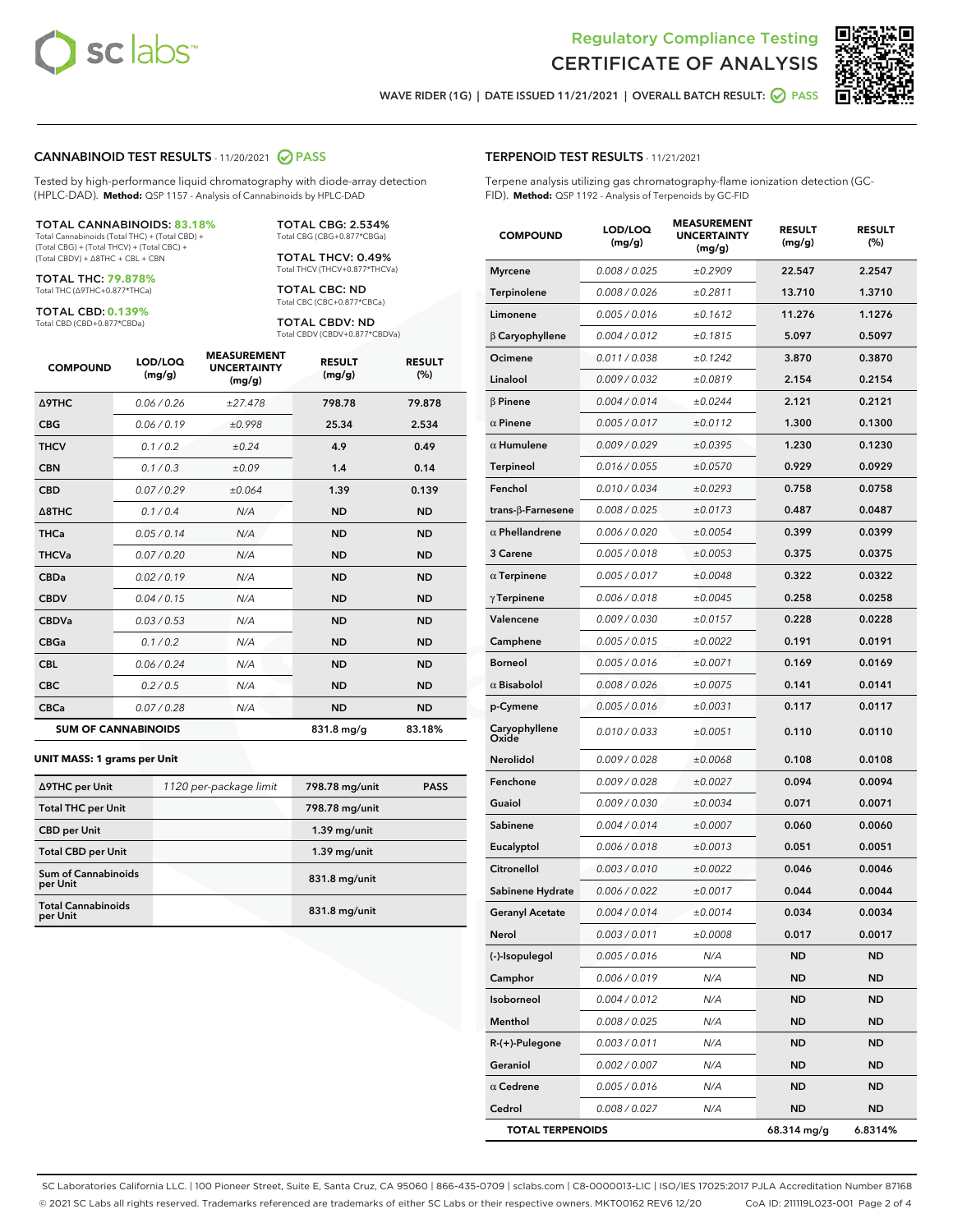



WAVE RIDER (1G) | DATE ISSUED 11/21/2021 | OVERALL BATCH RESULT: 2 PASS

# CATEGORY 1 PESTICIDE TEST RESULTS - 11/21/2021 2 PASS

Pesticide and plant growth regulator analysis utilizing high-performance liquid chromatography-mass spectrometry (HPLC-MS) or gas chromatography-mass spectrometry (GC-MS). \*GC-MS utilized where indicated. **Method:** QSP 1212 - Analysis of Pesticides and Mycotoxins by LC-MS or QSP 1213 - Analysis of Pesticides by GC-MS

| <b>COMPOUND</b>             | LOD/LOQ<br>$(\mu g/g)$ | <b>ACTION</b><br><b>LIMIT</b><br>$(\mu g/g)$ | <b>MEASUREMENT</b><br><b>UNCERTAINTY</b><br>$(\mu g/g)$ | <b>RESULT</b><br>$(\mu g/g)$ | <b>RESULT</b> |
|-----------------------------|------------------------|----------------------------------------------|---------------------------------------------------------|------------------------------|---------------|
| Aldicarb                    | 0.03 / 0.08            | $\ge$ LOD                                    | N/A                                                     | <b>ND</b>                    | <b>PASS</b>   |
| Carbofuran                  | 0.02 / 0.05            | $\ge$ LOD                                    | N/A                                                     | <b>ND</b>                    | <b>PASS</b>   |
| Chlordane*                  | 0.03 / 0.08            | $\ge$ LOD                                    | N/A                                                     | <b>ND</b>                    | <b>PASS</b>   |
| Chlorfenapyr*               | 0.03/0.10              | $\ge$ LOD                                    | N/A                                                     | <b>ND</b>                    | <b>PASS</b>   |
| Chlorpyrifos                | 0.02 / 0.06            | $\ge$ LOD                                    | N/A                                                     | <b>ND</b>                    | <b>PASS</b>   |
| Coumaphos                   | 0.02 / 0.07            | $\ge$ LOD                                    | N/A                                                     | <b>ND</b>                    | <b>PASS</b>   |
| Daminozide                  | 0.02 / 0.07            | $\ge$ LOD                                    | N/A                                                     | <b>ND</b>                    | <b>PASS</b>   |
| <b>DDVP</b><br>(Dichlorvos) | 0.03/0.09              | $>$ LOD                                      | N/A                                                     | <b>ND</b>                    | <b>PASS</b>   |
| Dimethoate                  | 0.03 / 0.08            | $\ge$ LOD                                    | N/A                                                     | <b>ND</b>                    | <b>PASS</b>   |
| Ethoprop(hos)               | 0.03/0.10              | $>$ LOD                                      | N/A                                                     | <b>ND</b>                    | <b>PASS</b>   |
| Etofenprox                  | 0.02 / 0.06            | $\ge$ LOD                                    | N/A                                                     | <b>ND</b>                    | <b>PASS</b>   |
| Fenoxycarb                  | 0.03 / 0.08            | $\ge$ LOD                                    | N/A                                                     | <b>ND</b>                    | <b>PASS</b>   |
| Fipronil                    | 0.03 / 0.08            | $\ge$ LOD                                    | N/A                                                     | <b>ND</b>                    | <b>PASS</b>   |
| Imazalil                    | 0.02 / 0.06            | $>$ LOD                                      | N/A                                                     | <b>ND</b>                    | <b>PASS</b>   |
| <b>Methiocarb</b>           | 0.02 / 0.07            | $\ge$ LOD                                    | N/A                                                     | <b>ND</b>                    | <b>PASS</b>   |
| Methyl<br>parathion         | 0.03/0.10              | $\ge$ LOD                                    | N/A                                                     | <b>ND</b>                    | <b>PASS</b>   |
| <b>Mevinphos</b>            | 0.03/0.09              | $\ge$ LOD                                    | N/A                                                     | <b>ND</b>                    | <b>PASS</b>   |
| Paclobutrazol               | 0.02 / 0.05            | $>$ LOD                                      | N/A                                                     | <b>ND</b>                    | <b>PASS</b>   |
| Propoxur                    | 0.03/0.09              | $\ge$ LOD                                    | N/A                                                     | <b>ND</b>                    | <b>PASS</b>   |
| Spiroxamine                 | 0.03 / 0.08            | $\ge$ LOD                                    | N/A                                                     | <b>ND</b>                    | <b>PASS</b>   |
| Thiacloprid                 | 0.03/0.10              | $\ge$ LOD                                    | N/A                                                     | <b>ND</b>                    | <b>PASS</b>   |

## CATEGORY 2 PESTICIDE TEST RESULTS - 11/21/2021 PASS

| <b>COMPOUND</b>          | LOD/LOQ<br>$(\mu g/g)$ | <b>ACTION</b><br>LIMIT<br>$(\mu g/g)$ | <b>MEASUREMENT</b><br><b>UNCERTAINTY</b><br>$(\mu g/g)$ | <b>RESULT</b><br>$(\mu g/g)$ | <b>RESULT</b> |  |
|--------------------------|------------------------|---------------------------------------|---------------------------------------------------------|------------------------------|---------------|--|
| Abamectin                | 0.03/0.10              | 0.1                                   | N/A                                                     | <b>ND</b>                    | <b>PASS</b>   |  |
| Acephate                 | 0.02/0.07              | 0.1                                   | N/A                                                     | <b>ND</b>                    | <b>PASS</b>   |  |
| Acequinocyl              | 0.02/0.07              | 0.1                                   | N/A                                                     | <b>ND</b>                    | <b>PASS</b>   |  |
| Acetamiprid              | 0.02 / 0.05            | 0.1                                   | N/A                                                     | <b>ND</b>                    | <b>PASS</b>   |  |
| Azoxystrobin             | 0.02/0.07              | 0.1                                   | N/A                                                     | <b>ND</b>                    | <b>PASS</b>   |  |
| <b>Bifenazate</b>        | 0.01 / 0.04            | 0.1                                   | N/A                                                     | <b>ND</b>                    | <b>PASS</b>   |  |
| <b>Bifenthrin</b>        | 0 02 / 0 05            | 3                                     | N/A                                                     | <b>ND</b>                    | <b>PASS</b>   |  |
| <b>Boscalid</b>          | 0.03/0.09              | 0.1                                   | N/A                                                     | <b>ND</b>                    | <b>PASS</b>   |  |
| Captan                   | 0.19/0.57              | 0.7                                   | N/A                                                     | <b>ND</b>                    | <b>PASS</b>   |  |
| Carbaryl                 | 0.02/0.06              | 0.5                                   | N/A                                                     | <b>ND</b>                    | <b>PASS</b>   |  |
| Chlorantranilip-<br>role | 0.04/0.12              | 10                                    | N/A                                                     | <b>ND</b>                    | <b>PASS</b>   |  |
| Clofentezine             | 0.03/0.09              | 0.1                                   | N/A                                                     | <b>ND</b>                    | <b>PASS</b>   |  |

# CATEGORY 2 PESTICIDE TEST RESULTS - 11/21/2021 continued

| <b>COMPOUND</b>               | LOD/LOQ<br>$(\mu g/g)$ | <b>ACTION</b><br><b>LIMIT</b><br>$(\mu g/g)$ | <b>MEASUREMENT</b><br><b>UNCERTAINTY</b><br>$(\mu g/g)$ | <b>RESULT</b><br>(µg/g) | <b>RESULT</b> |
|-------------------------------|------------------------|----------------------------------------------|---------------------------------------------------------|-------------------------|---------------|
| Cyfluthrin                    | 0.12 / 0.38            | $\overline{c}$                               | N/A                                                     | <b>ND</b>               | <b>PASS</b>   |
| Cypermethrin                  | 0.11 / 0.32            | 1                                            | N/A                                                     | <b>ND</b>               | <b>PASS</b>   |
| Diazinon                      | 0.02 / 0.05            | 0.1                                          | N/A                                                     | <b>ND</b>               | <b>PASS</b>   |
| Dimethomorph                  | 0.03 / 0.09            | $\overline{c}$                               | N/A                                                     | ND                      | <b>PASS</b>   |
| Etoxazole                     | 0.02 / 0.06            | 0.1                                          | N/A                                                     | ND                      | <b>PASS</b>   |
| Fenhexamid                    | 0.03 / 0.09            | 0.1                                          | N/A                                                     | ND                      | <b>PASS</b>   |
| Fenpyroximate                 | 0.02 / 0.06            | 0.1                                          | N/A                                                     | <b>ND</b>               | <b>PASS</b>   |
| Flonicamid                    | 0.03/0.10              | 0.1                                          | N/A                                                     | ND                      | <b>PASS</b>   |
| Fludioxonil                   | 0.03/0.10              | 0.1                                          | N/A                                                     | <b>ND</b>               | <b>PASS</b>   |
| Hexythiazox                   | 0.02 / 0.07            | 0.1                                          | N/A                                                     | <b>ND</b>               | <b>PASS</b>   |
| Imidacloprid                  | 0.04 / 0.11            | 5                                            | N/A                                                     | <b>ND</b>               | <b>PASS</b>   |
| Kresoxim-methyl               | 0.02 / 0.07            | 0.1                                          | N/A                                                     | <b>ND</b>               | <b>PASS</b>   |
| <b>Malathion</b>              | 0.03 / 0.09            | 0.5                                          | N/A                                                     | ND                      | <b>PASS</b>   |
| Metalaxyl                     | 0.02 / 0.07            | $\overline{c}$                               | N/A                                                     | <b>ND</b>               | <b>PASS</b>   |
| Methomyl                      | 0.03 / 0.10            | $\mathcal{I}$                                | N/A                                                     | ND                      | <b>PASS</b>   |
| Myclobutanil                  | 0.03 / 0.09            | 0.1                                          | N/A                                                     | <b>ND</b>               | <b>PASS</b>   |
| Naled                         | 0.02 / 0.07            | 0.1                                          | N/A                                                     | <b>ND</b>               | <b>PASS</b>   |
| Oxamyl                        | 0.04 / 0.11            | 0.5                                          | N/A                                                     | ND                      | <b>PASS</b>   |
| Pentachloronitro-<br>benzene* | 0.03 / 0.09            | 0.1                                          | N/A                                                     | ND                      | <b>PASS</b>   |
| Permethrin                    | 0.04 / 0.12            | 0.5                                          | N/A                                                     | <b>ND</b>               | <b>PASS</b>   |
| Phosmet                       | 0.03 / 0.10            | 0.1                                          | N/A                                                     | ND                      | <b>PASS</b>   |
| Piperonylbu-<br>toxide        | 0.02 / 0.07            | 3                                            | N/A                                                     | ND                      | <b>PASS</b>   |
| Prallethrin                   | 0.03 / 0.08            | 0.1                                          | N/A                                                     | <b>ND</b>               | <b>PASS</b>   |
| Propiconazole                 | 0.02 / 0.07            | 0.1                                          | N/A                                                     | ND                      | <b>PASS</b>   |
| Pyrethrins                    | 0.04 / 0.12            | 0.5                                          | N/A                                                     | <b>ND</b>               | <b>PASS</b>   |
| Pyridaben                     | 0.02 / 0.07            | 0.1                                          | N/A                                                     | <b>ND</b>               | <b>PASS</b>   |
| Spinetoram                    | 0.02 / 0.07            | 0.1                                          | N/A                                                     | <b>ND</b>               | <b>PASS</b>   |
| Spinosad                      | 0.02 / 0.07            | 0.1                                          | N/A                                                     | <b>ND</b>               | <b>PASS</b>   |
| Spiromesifen                  | 0.02 / 0.05            | 0.1                                          | N/A                                                     | <b>ND</b>               | <b>PASS</b>   |
| Spirotetramat                 | 0.02 / 0.06            | 0.1                                          | N/A                                                     | <b>ND</b>               | <b>PASS</b>   |
| Tebuconazole                  | 0.02 / 0.07            | 0.1                                          | N/A                                                     | <b>ND</b>               | <b>PASS</b>   |
| Thiamethoxam                  | 0.03 / 0.10            | 5                                            | N/A                                                     | ND                      | <b>PASS</b>   |
| Trifloxystrobin               | 0.03 / 0.08            | 0.1                                          | N/A                                                     | <b>ND</b>               | PASS          |

SC Laboratories California LLC. | 100 Pioneer Street, Suite E, Santa Cruz, CA 95060 | 866-435-0709 | sclabs.com | C8-0000013-LIC | ISO/IES 17025:2017 PJLA Accreditation Number 87168 © 2021 SC Labs all rights reserved. Trademarks referenced are trademarks of either SC Labs or their respective owners. MKT00162 REV6 12/20 CoA ID: 211119L023-001 Page 3 of 4